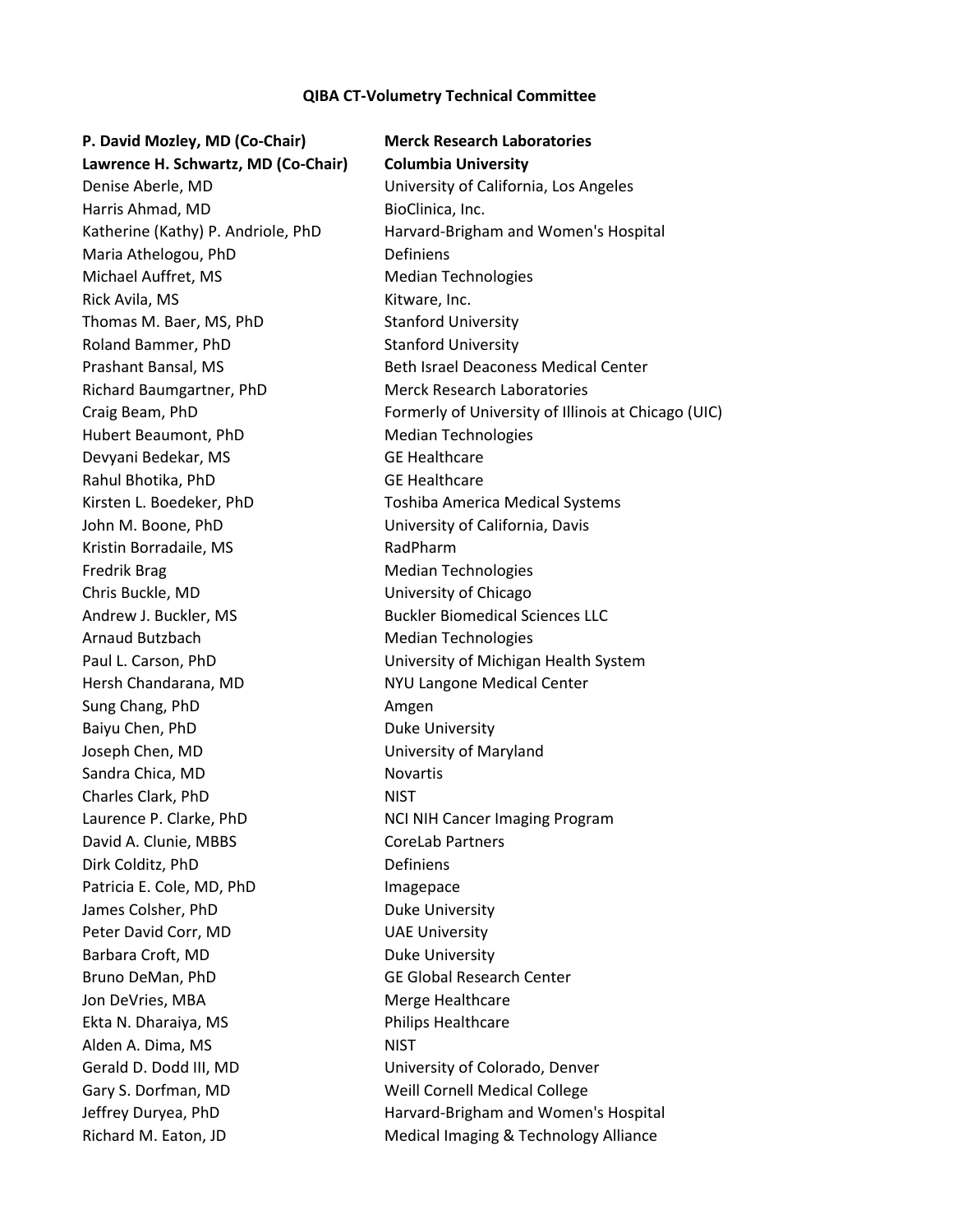Heidrun Endt Siemens Charles Fenimore, PhD NIST Les Folio, DO, MPH NIH Robert Ford, MD John Fraunberger CoreLab Partners Kavita Garg, MD University of Colorado, Denver Paul R. Garrett, MD PERI Marios Gavrielides, PhD FDA Dana Ghiorghiu, MD, PhD AstraZeneca Robert J. Gillies, PhD Moffitt Cancer Center Gregory V. Goldmacher, MD, PhD ICON Medical Imaging Ronald H. Gottlieb, MD, MPH University of Arizona Leo J. Grady, PhD Siemens Sumit Gupta, MBBS Glenfield Hospital, UK David Gustafson, PhD INTIO, Inc. Wendy Hayes, DO Bristol-Myers Squibb Claus Peter Heussel, MD, PhD Heidelberg University Luna Hilaire, PhD GE Healthcare Colin J. Holmes, PhD Calgary Scientific, Inc Tunc A. Iyriboz, MD MSKCC C. Carl Jaffe, MD Boston Medical Center Todd Johnson Vital Images, Inc. Andy Jurasz, MD, PhD BioClinica, Inc. Gerhard Kohl, PhD Siemens Gerald (Jerry) Kolb, JD Breast Health Management, Inc Despina Kontos, PhD University of Pennsylvania Michael Kuhn, PhD Philips Healthcare Oliver Lehner **Definiens** Riccardo Lencioni, MD University of Pisa John Lu, PhD NIST Meghan Lubner, MD University of Wisconsin Marianne Maffoni **TeraRecon**, Inc. Mahadevappa Mahesh, MS, PhD Johns Hopkins University Osama Masoud Vital Images, Inc. David Miller, PhD University of Colorado, Denver James L. Mulshine, MD Rush University Medical Center Daniel R. Nicolson Definiens Morgan Nields, MBA **INTIO**, Inc. J. Michael O'Neal, MD CoreLab Partners Guillaume Orieux, MSC GE Healthcare Estanislao Oubel, PhD Median Technologies

Bruce J. Hillman, MD University of Virginia Health System Philip F. Judy, PhD **Harvard-Brigham and Women's Hospital** Hyun J. (Grace) Kim, PhD University of California, Los Angeles Michael McNitt-Gray, PhD University of California, Los Angeles Alec J. Megibow MD, MPH, FACR New York University School of Medicine Kevin O'Donnell, MASc Toshiba Medical Research Institute-USA, Inc.